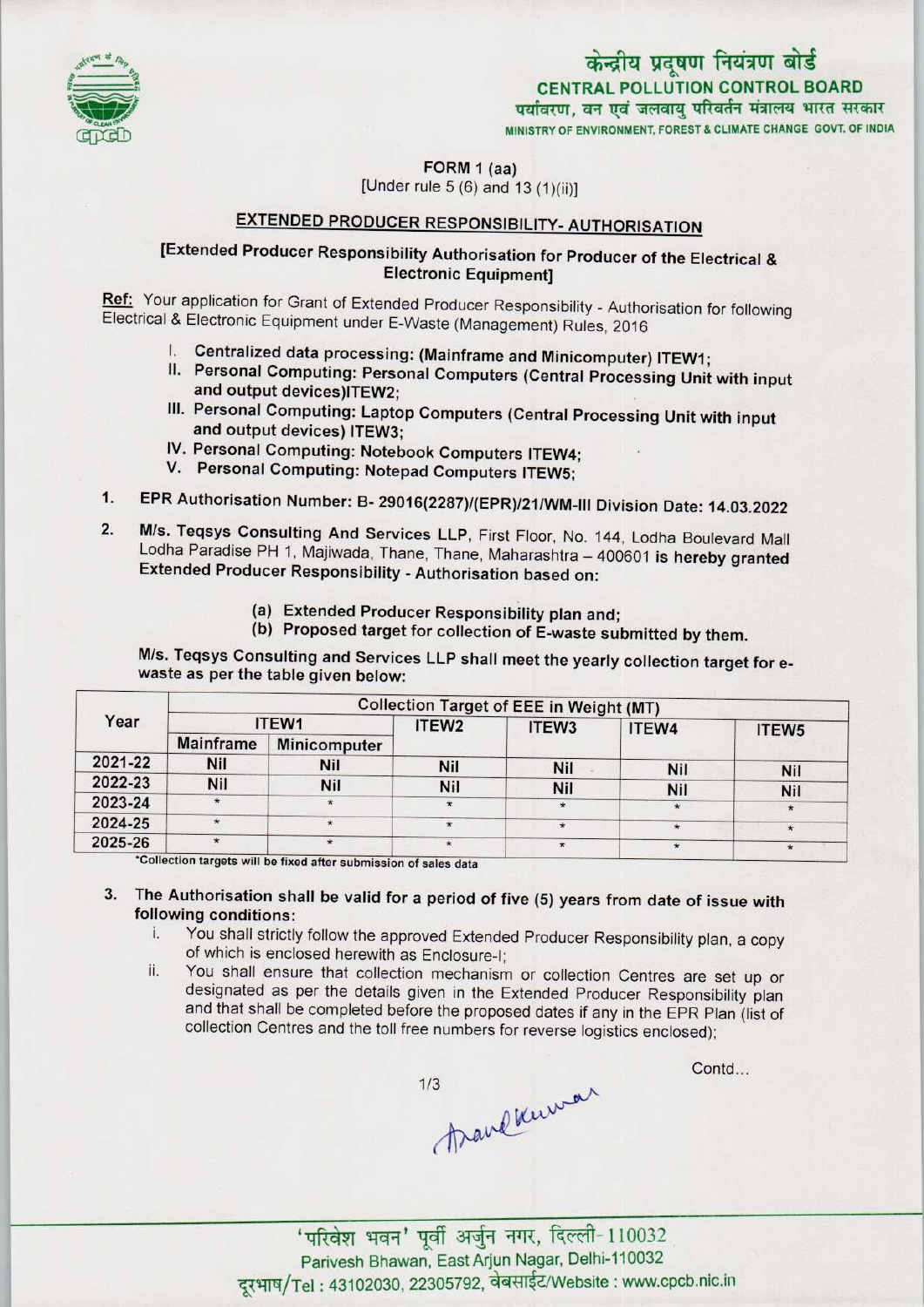

From pre page...

- ili. You shall ensure that all the collected e-waste is channelized to your control to your control to your control to your control to your control to your control to your control to your control to your control to your co You shall ensure that all the collected e-waste is channelized to your<br>dismantler/recycler M/s Global waste solution Unit II (i) 45//19/1/1/3,19/1/1/4,20/2/1, 20/2/2, Village Dhaturi, Distt Sonit II, Kila, No record shall be maintained at dismantler/recycler and at your Soc
- record shall be maintained at dismantler/recycler and at your end.<br>Iv. You shall maintain records, in Form-2 of these Rules, of e-waster<br>records available for scrutiny by Central Pollution Control Board; You shall maintain records, in Form-2 of these Rules, of e-waste and make such records available for scrutiny by Central Pollution Control Board;<br>V. You shall file annual returns in Form-3 to the Central Pollution Central D
- before 30th day of June following the financial year to which the Control Board of before 30th day of June following the financial year to which that returns relates.<br>vi. General Terms & Conditions of the Authorisation:

- a. The authorisation shall comply with provisions of the Environment (Protection) Act, 1986 and the E-waste (Management) Rules, 2016 made there under;<br>b. The authorisation or its renewal shall be produced for inspection at the request of
- The authorisation or its renewal shall be produced for inspection at the request of an officer authorised by the Central Pollution Control Board;
- an officer authorised by the Central Pollution Control Board;<br>
C. Any change in the approved Extended Producer Responsibility plan should be<br>
informed to Central Pollution Control Board within 15 days the communicated by Central Pollution Control Board within 15 days on which decision shall<br>d. It is the duty of the authorised person to take prior permission of the Central
- d. It is the duty of the authorised person to take prior permission of the Central Pollution Control Board to close down any collection centre/points or any other facility which are part of the EPR plan;
- e.An application for the renewal of authorisation shall be made as laid down in subrule (vi) of rule of 13(1) the E-Waste (Management) Rules, 2016;
- f.The Board reserves right to cancel/amend/revoke the authorisation at any time as per the policy of the Board or Government.

## vii. Additional Conditions: -

- a) That the applicant will submit annual sales data along with annual returns;
- b)That the applicant has to ensure that the addresses of collection points provided by them in their EPR Plan are correct and traceable and the collection of the collection of the correct and the condition points/centres are functional;
- points/centres are functional;<br>c) That the applicant will submit revised application for grant of EPR Authorisation in case of applicant adding/changing PRO or changing its EPR Plan;
- d)That the applicant has to ensure that the e-waste collected at collection centres/points or through Buy-back and DRS mentioned in the application should reach to its authorized dismantler/recycler;

 $2/3$ 

Contd

Anavelkuma